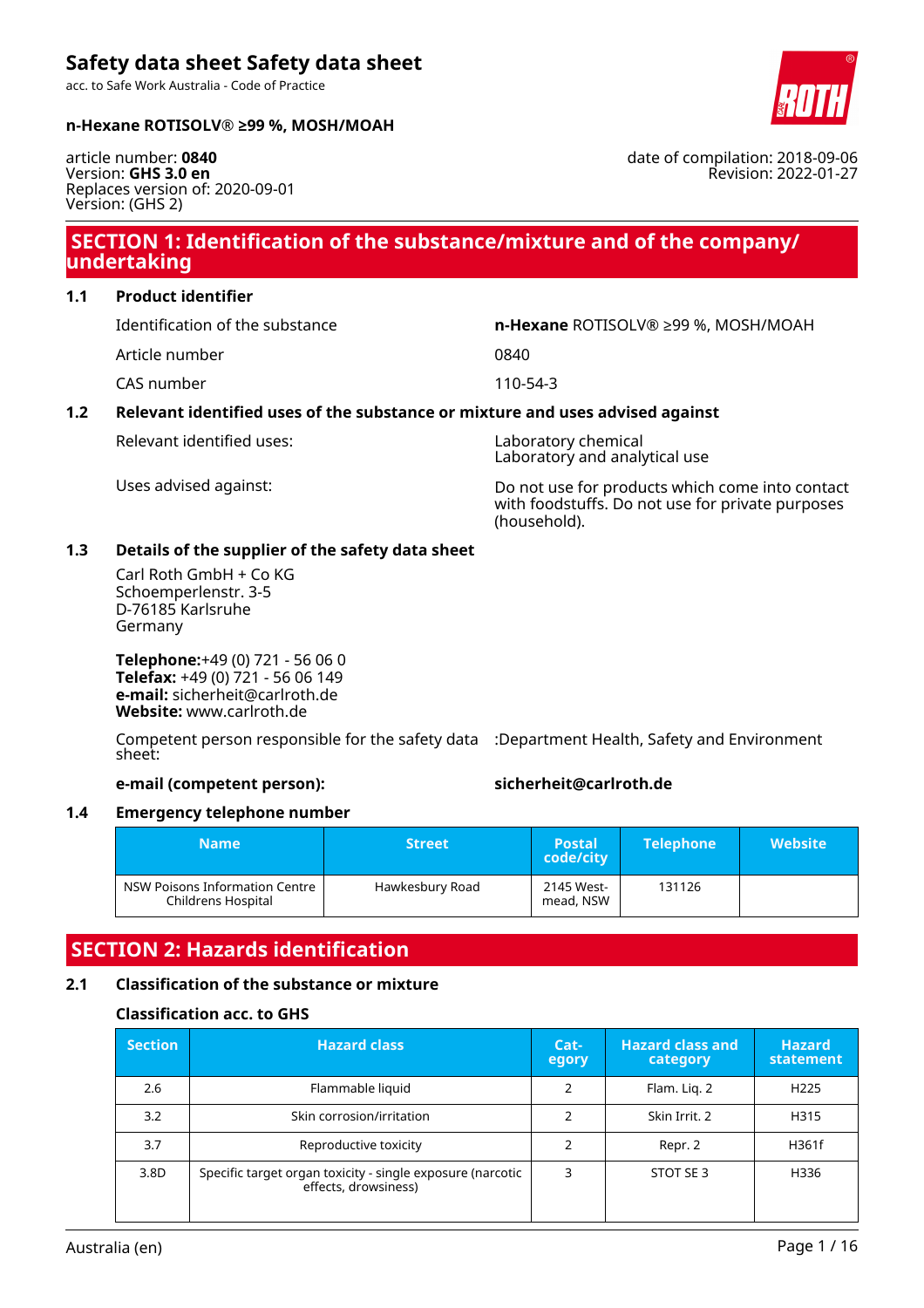acc. to Safe Work Australia - Code of Practice

#### **n-Hexane ROTISOLV® ≥99 %, MOSH/MOAH**



#### article number: **0840**

| <b>Section</b> | <b>Hazard class</b>                                | Cat-<br>egory | <b>Hazard class and</b><br>category | <b>Hazard</b><br>statement |
|----------------|----------------------------------------------------|---------------|-------------------------------------|----------------------------|
| 3.9            | Specific target organ toxicity - repeated exposure |               | STOT RE 2                           | H373                       |
| 3.10           | Aspiration hazard                                  |               | Asp. Tox. 1                         | H304                       |

For full text of abbreviations: see SECTION 16

#### **The most important adverse physicochemical, human health and environmental effects**

Delayed or immediate effects can be expected after short or long-term exposure. The product is combustible and can be ignited by potential ignition sources.

#### **2.2 Label elements**

#### **Labelling**

**Signal word Danger**

#### **Pictograms**



#### **Hazard statements**

| H <sub>225</sub> | Highly flammable liquid and vapour                                                                 |
|------------------|----------------------------------------------------------------------------------------------------|
| H304             | May be fatal if swallowed and enters airways                                                       |
| H315             | Causes skin irritation                                                                             |
| H336             | May cause drowsiness or dizziness                                                                  |
| H361f            | Suspected of damaging fertility                                                                    |
| H373             | May cause damage to organs (nervous system) through prolonged or repeated<br>exposure (if inhaled) |

#### **Precautionary statements**

#### **Precautionary statements - prevention**

| P210 | Keep away from heat/sparks/open flames/hot surfaces. - No smoking |
|------|-------------------------------------------------------------------|
| P260 | Do not breathe dust/fume/gas/mist/vapours/spray                   |

#### **Precautionary statements - response**

| P301+P310 | IF SWALLOWED: Immediately call a POISON CENTER or doctor/physician              |
|-----------|---------------------------------------------------------------------------------|
| P302+P352 | IF ON SKIN: Wash with plenty of soap and water                                  |
| P331      | Do NOT induce vomiting                                                          |
| P370+P378 | In case of fire: Use sand, carbon dioxide or powder extinguisher for extinction |

#### **Precautionary statements - storage**

| P403+P233 | Store in a well-ventilated place. Keep container tightly closed |
|-----------|-----------------------------------------------------------------|
| P403+P235 | Store in a well-ventilated place. Keep cool                     |

For professional users only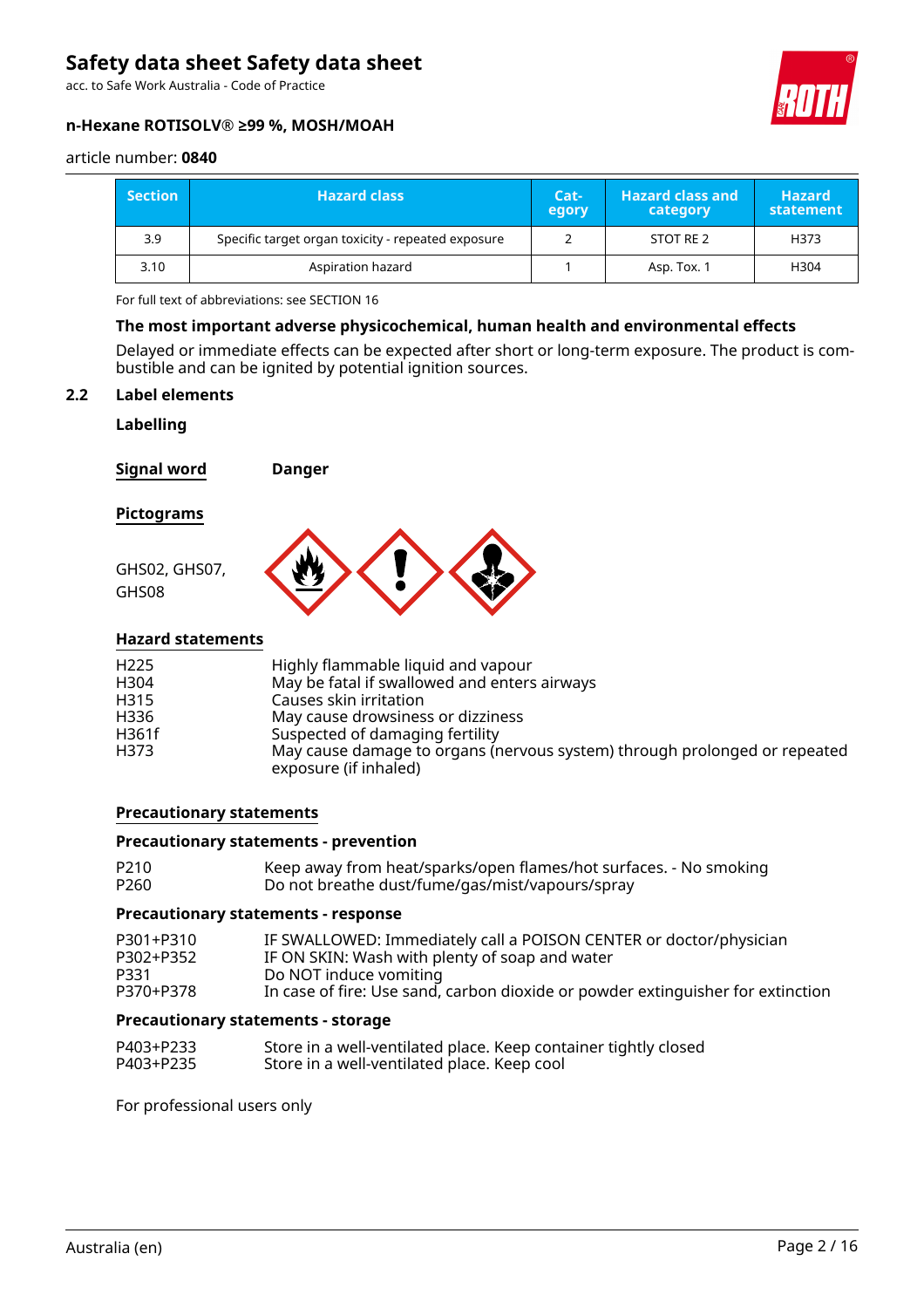acc. to Safe Work Australia - Code of Practice

#### **n-Hexane ROTISOLV® ≥99 %, MOSH/MOAH**

#### article number: **0840**

#### **2.3 Other hazards**

#### **Results of PBT and vPvB assessment**

According to the results of its assessment, this substance is not a PBT or a vPvB.

### **SECTION 3: Composition/information on ingredients**

#### **3.1 Substances**

| Name of substance | n-Hexane                |
|-------------------|-------------------------|
| Molecular formula | $C_6H_{14}$             |
| Molar mass        | 86.18 $9/_{\text{mol}}$ |
| CAS No            | 110-54-3                |

### **SECTION 4: First aid measures**

#### **4.1 Description of first aid measures**



#### **General notes**

Take off contaminated clothing.

#### **Following inhalation**

Provide fresh air. In all cases of doubt, or when symptoms persist, seek medical advice.

#### **Following skin contact**

Rinse skin with water/shower. In case of skin irritation, consult a physician.

#### **Following eye contact**

Rinse cautiously with water for several minutes. In all cases of doubt, or when symptoms persist, seek medical advice.

#### **Following ingestion**

Call a physician immediately. In case of accident or unwellness, seek medical advice immediately (show directions for use or safety data sheet if possible). Observe aspiration hazard if vomiting occurs.

#### **4.2 Most important symptoms and effects, both acute and delayed**

Aspiration hazard, Irritation, Dizziness, Drowsiness, Narcosis

### **4.3 Indication of any immediate medical attention and special treatment needed**

none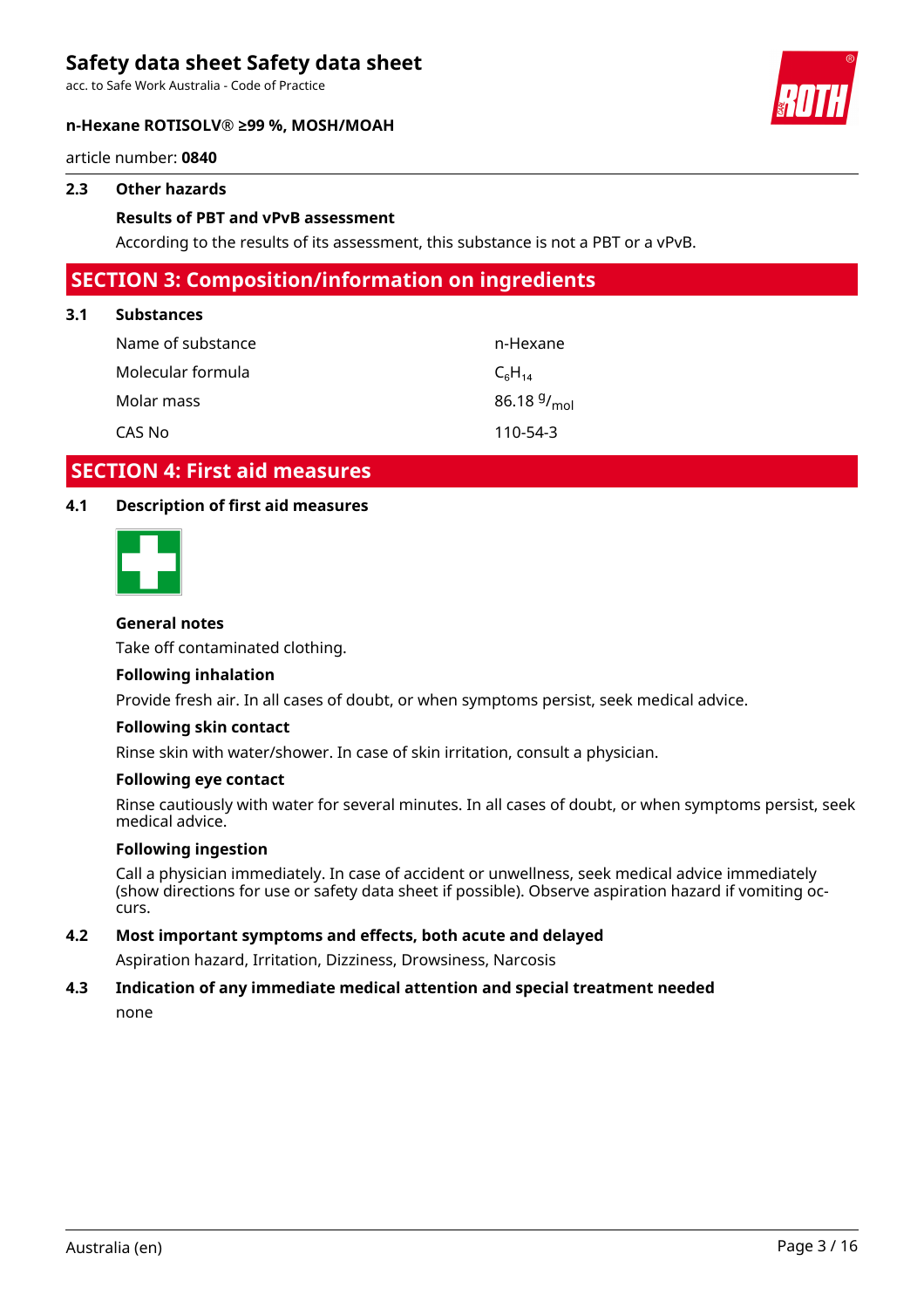acc. to Safe Work Australia - Code of Practice

#### **n-Hexane ROTISOLV® ≥99 %, MOSH/MOAH**



article number: **0840**

### **SECTION 5: Firefighting measures**

#### **5.1 Extinguishing media**



#### **Suitable extinguishing media**

co-ordinate firefighting measures to the fire surroundings water spray, dry extinguishing powder, BC-powder, carbon dioxide (CO<sub>2</sub>)

#### **Unsuitable extinguishing media**

water jet

#### **5.2 Special hazards arising from the substance or mixture**

Combustible. In case of insufficient ventilation and/or in use, may form flammable/explosive vapourair mixture. Solvent vapours are heavier than air and may spread along floors. Places which are not ventilated, e.g. unventilated below ground level areas such as trenches, conduits and shafts, are particularly prone to the presence of flammable substances or mixtures. Vapours are heavier than air, spread along floors and form explosive mixtures with air. Vapours may form explosive mixtures with air.

#### **Hazardous combustion products**

In case of fire may be liberated: Carbon monoxide (CO), Carbon dioxide (CO₂)

#### **5.3 Advice for firefighters**

In case of fire and/or explosion do not breathe fumes. Fight fire with normal precautions from a reasonable distance. Wear self-contained breathing apparatus.

### **SECTION 6: Accidental release measures**

**6.1 Personal precautions, protective equipment and emergency procedures**



#### **For non-emergency personnel**

Use personal protective equipment as required. Avoid contact with skin, eyes and clothes. Do not breathe vapour/spray. Avoidance of ignition sources.

#### **6.2 Environmental precautions**

Keep away from drains, surface and ground water. Danger of explosion.

#### **6.3 Methods and material for containment and cleaning up**

#### **Advice on how to contain a spill**

Covering of drains.

#### **Advice on how to clean up a spill**

Absorb with liquid-binding material (sand, diatomaceous earth, acid- or universal binding agents).

#### **Other information relating to spills and releases**

Place in appropriate containers for disposal. Ventilate affected area.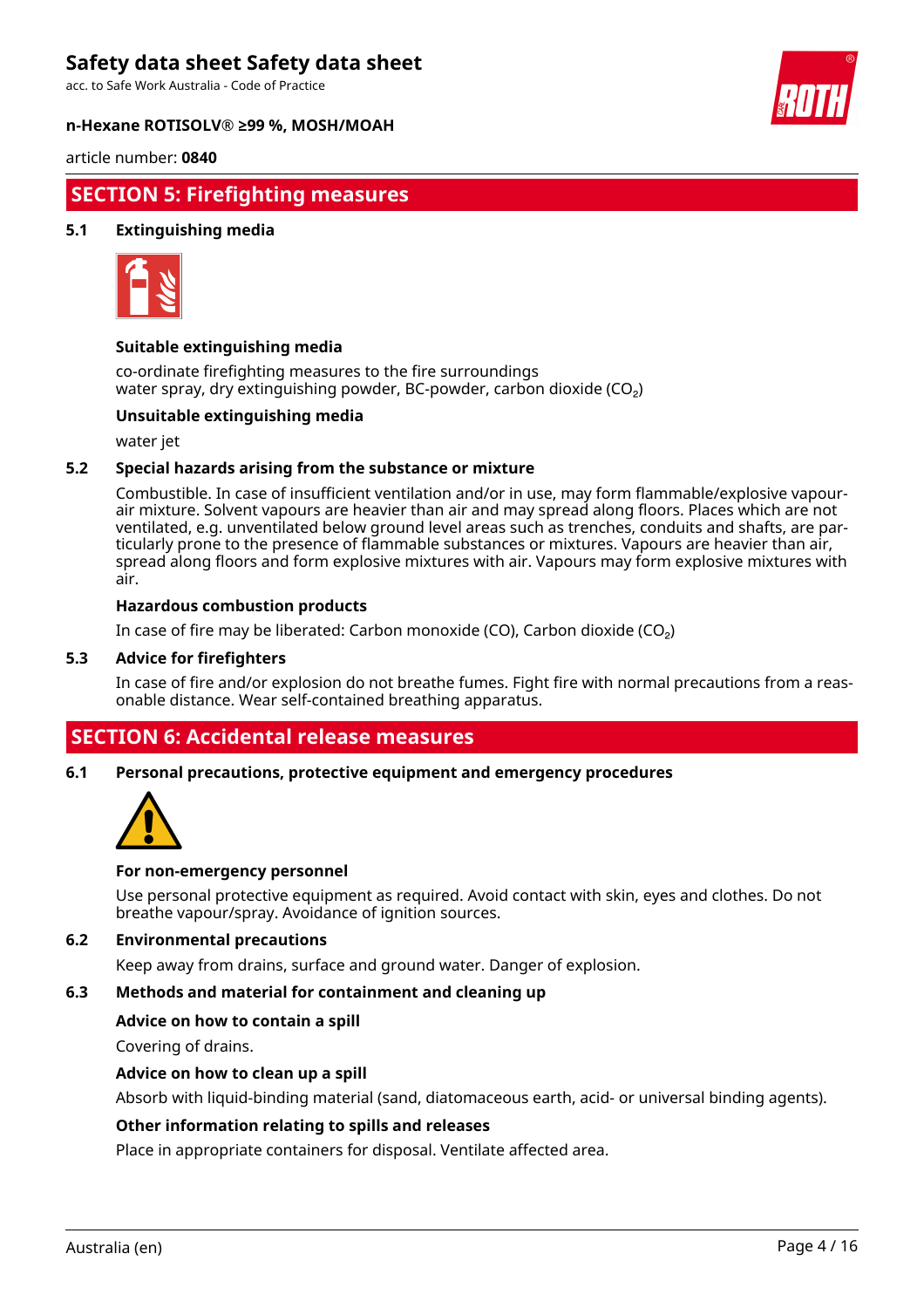acc. to Safe Work Australia - Code of Practice



#### **n-Hexane ROTISOLV® ≥99 %, MOSH/MOAH**

article number: **0840**

#### **6.4 Reference to other sections**

Hazardous combustion products: see section 5. Personal protective equipment: see section 8. Incompatible materials: see section 10. Disposal considerations: see section 13.

### **SECTION 7: Handling and storage**

#### **7.1 Precautions for safe handling**

Provision of sufficient ventilation. Avoid exposure.

#### **Measures to prevent fire as well as aerosol and dust generation**



Take precautionary measures against static discharge. Due to danger of explosion, prevent leakage

of vapours into cellars, flues and ditches.

#### **Advice on general occupational hygiene**

Wash hands before breaks and after work. Keep away from food, drink and animal feedingstuffs. When using do not smoke.

#### **7.2 Conditions for safe storage, including any incompatibilities**

Store in a well-ventilated place. Keep container tightly closed.

#### **Incompatible substances or mixtures**

Observe hints for combined storage.

#### **Consideration of other advice:**

Ground/bond container and receiving equipment.

#### **Ventilation requirements**

Use local and general ventilation.

#### **Specific designs for storage rooms or vessels**

Recommended storage temperature: 15 – 25 °C

**7.3 Specific end use(s)**

No information available.

### **SECTION 8: Exposure controls/personal protection**

**8.1 Control parameters National limit values**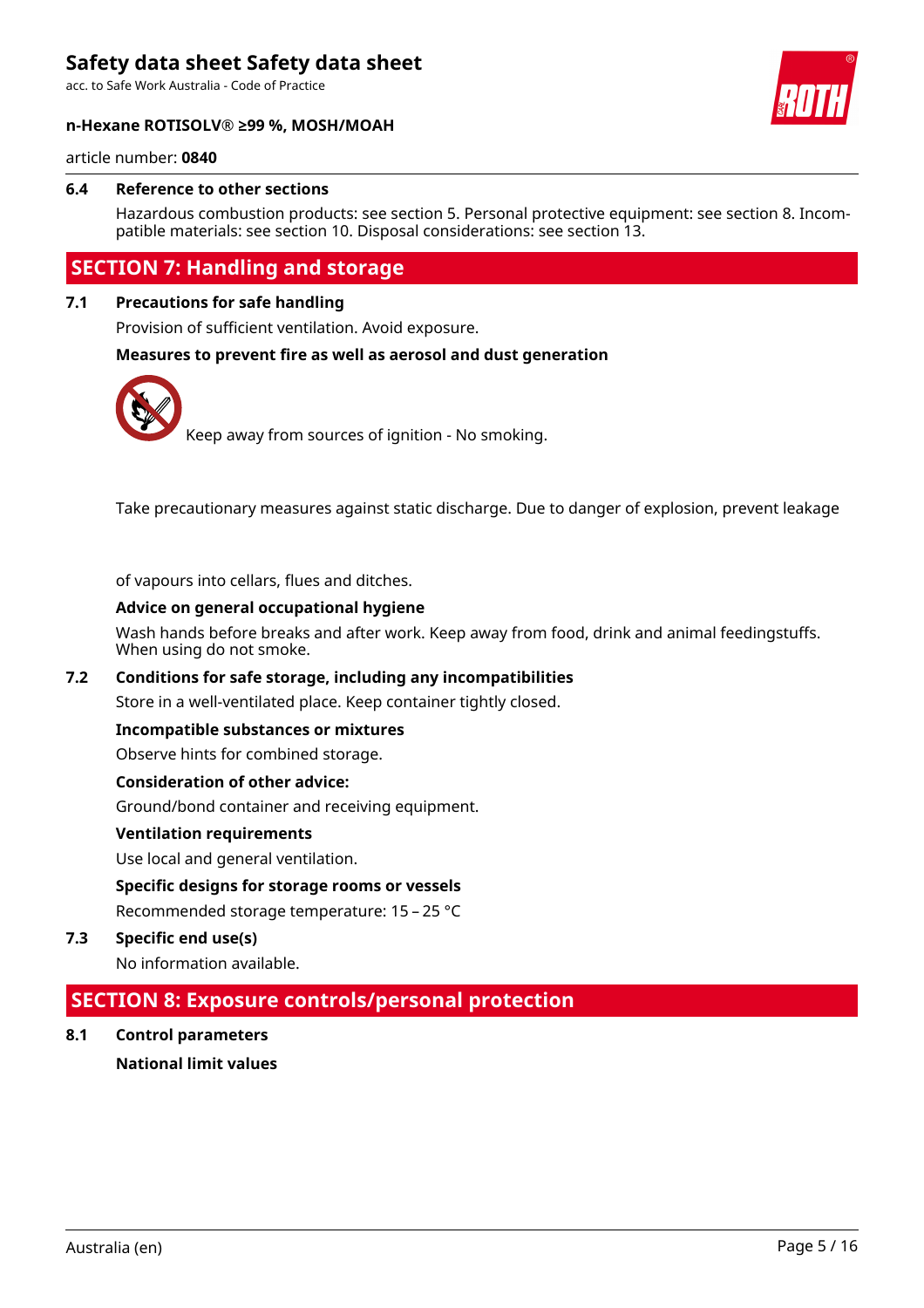acc. to Safe Work Australia - Code of Practice

#### **n-Hexane ROTISOLV® ≥99 %, MOSH/MOAH**



#### article number: **0840**

#### **Occupational exposure limit values (Workplace Exposure Limits)**

| Cou<br>ntr<br>y                                                                                                                                           | <b>Name of agent</b> | <b>CAS No</b> | Identi-<br><i>fier</i> | <b>TW</b><br>A<br><b>Ipp</b><br>[m] | <b>TWA</b><br>$\lceil \mathsf{mq} \rceil$<br>m <sup>3</sup> | STE:<br>L<br>[pp<br>m] | <b>STEL</b><br>[mg/<br>m <sup>3</sup> | <b>Ceil</b><br>ing-<br>Lpp/<br>$m$ ] | Ceil-<br>ing-C<br>$\lceil \mathsf{mq} \rceil$<br>m <sup>3</sup> | Nota-<br>tion | <b>Source</b> |
|-----------------------------------------------------------------------------------------------------------------------------------------------------------|----------------------|---------------|------------------------|-------------------------------------|-------------------------------------------------------------|------------------------|---------------------------------------|--------------------------------------|-----------------------------------------------------------------|---------------|---------------|
| AU                                                                                                                                                        | n-hexane             | 110-54-3      | <b>WES</b>             | 20                                  | 72                                                          |                        |                                       |                                      |                                                                 |               | WES           |
| <b>Notation</b><br>$\sim$ $\sim$ $\sim$<br>i Ædifficient solidade de la Hispatricia fiche de la constituta forma e de seu de la citat solidade de la cost |                      |               |                        |                                     |                                                             |                        |                                       |                                      |                                                                 |               |               |

Ceiling-C Ceiling value is a limit value above which exposure should not occur

Short-term exposure limit: a limit value above which exposure should not occur and which is related to a 15minute period (unless otherwise specified)

TWA Time-weighted average (long-term exposure limit): measured or calculated in relation to a reference period of 8 hours time-weighted average (unless otherwise specified)

#### **Human health values**

#### **Relevant DNELs and other threshold levels**

| <b>Endpoint</b> | <b>Threshold</b><br>level | <b>Protection goal,</b><br>route of exposure | Used in           | <b>Exposure time</b>       |
|-----------------|---------------------------|----------------------------------------------|-------------------|----------------------------|
| DNEL            | $75 \text{ mg/m}^3$       | human, inhalatory                            | worker (industry) | chronic - systemic effects |
| <b>DNEL</b>     | 11 mg/kg bw/<br>day       | human, dermal                                | worker (industry) | chronic - systemic effects |

#### **8.2 Exposure controls**

#### **Individual protection measures (personal protective equipment)**

#### **Eye/face protection**



Use safety goggle with side protection.

#### **Skin protection**



#### **• hand protection**

Wear suitable gloves. Chemical protection gloves are suitable, which are tested according to EN 374. For special purposes, it is recommended to check the resistance to chemicals of the protective gloves mentioned above together with the supplier of these gloves. The times are approximate values from measurements at 22 ° C and permanent contact. Increased temperatures due to heated substances, body heat etc. and a reduction of the effective layer thickness by stretching can lead to a considerable reduction of the breakthrough time. If in doubt, contact manufacturer. At an approx. 1.5 times larger / smaller layer thickness, the respective breakthrough time is doubled / halved. The data apply only to the pure substance. When transferred to substance mixtures, they may only be considered as a guide.

#### **• type of material**

NBR (Nitrile rubber)

**• material thickness**

≥0,4 mm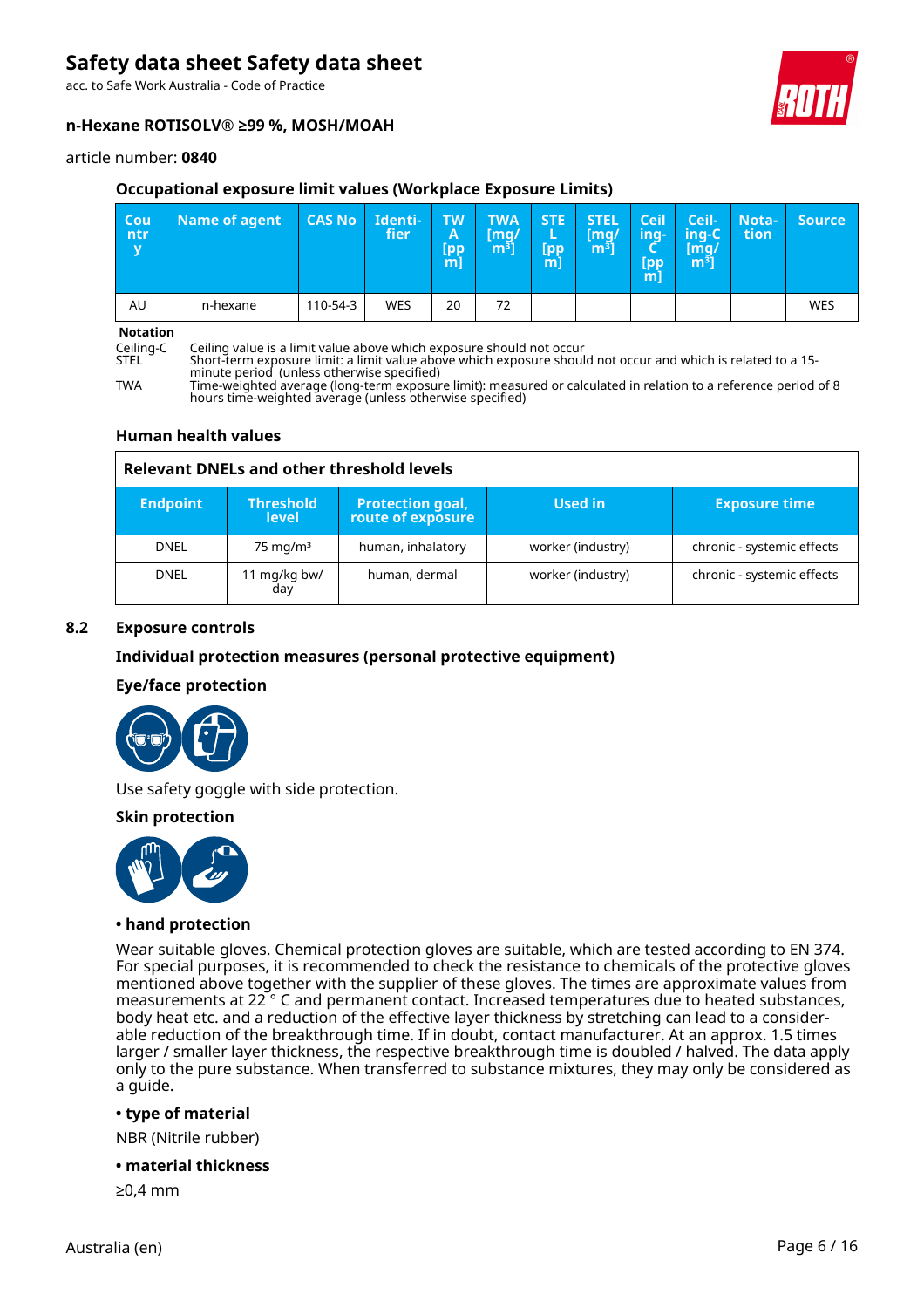acc. to Safe Work Australia - Code of Practice

#### **n-Hexane ROTISOLV® ≥99 %, MOSH/MOAH**



article number: **0840**

#### **• breakthrough times of the glove material**

>480 minutes (permeation: level 6)

#### **• other protection measures**

Take recovery periods for skin regeneration. Preventive skin protection (barrier creams/ointments) is recommended.

Flame-retardant protective clothing.

#### **Respiratory protection**



Respiratory protection necessary at: Aerosol or mist formation. Type: A (against organic gases and vapours with a boiling point of > 65 °C , colour code: Brown).

#### **Environmental exposure controls**

Keep away from drains, surface and ground water.

### **SECTION 9: Physical and chemical properties**

#### **9.1 Information on basic physical and chemical properties**

| Physical state                                              | liquid                                           |
|-------------------------------------------------------------|--------------------------------------------------|
| Colour                                                      | colourless                                       |
| Odour                                                       | like: - Gasoline                                 |
| Melting point/freezing point                                | -95 °C at 1,013 hPa (ECHA)                       |
| Boiling point or initial boiling point and boiling<br>range | 68 - 69 °C at 1,013 hPa                          |
| Flammability                                                | flammable liquid in accordance with GHS criteria |
| Lower and upper explosion limit                             | 1.1 vol% (LEL) - 7.5 vol% (UEL)                  |
| Flash point                                                 | -22 °C at 1,013 hPa (ECHA)                       |
| Auto-ignition temperature                                   | 225 °C (ECHA)                                    |
| Decomposition temperature                                   | not relevant                                     |
| pH (value)                                                  | not determined                                   |
| Kinematic viscosity                                         | 0.5 $\text{mm}^2$ / <sub>s</sub> at 20 °C        |
| Solubility(ies)                                             |                                                  |
| Water solubility                                            | <0.1 $9/1$ at 20 °C                              |
| Partition coefficient                                       |                                                  |
| Partition coefficient n-octanol/water (log value):          | 4 (pH value: 7, 20 °C) (ECHA)                    |
| Soil organic carbon/water (log KOC)                         | 3.34 (ECHA)                                      |
|                                                             |                                                  |
| Vapour pressure                                             | 160 hPa at 20 °C                                 |
|                                                             |                                                  |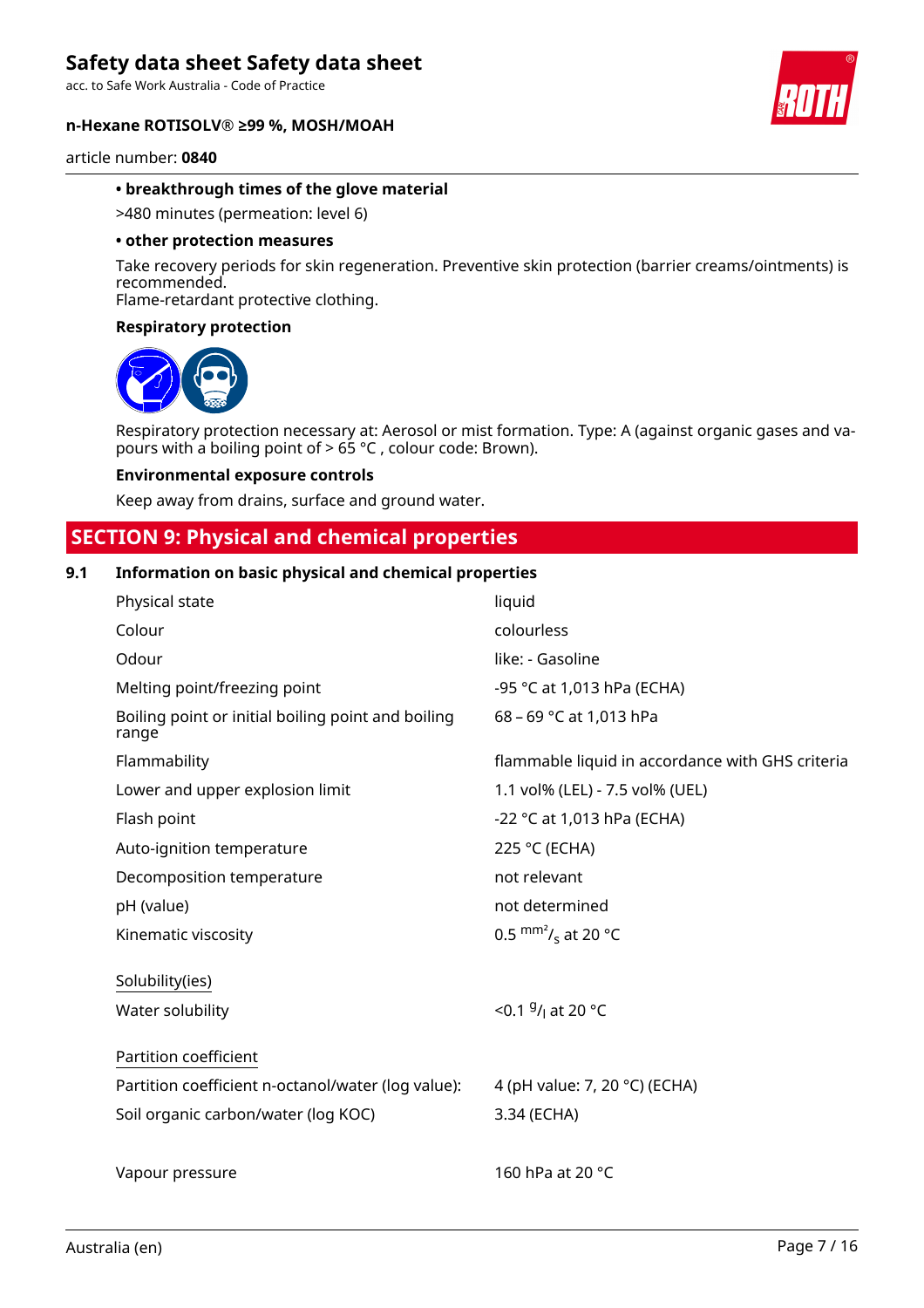acc. to Safe Work Australia - Code of Practice

#### **n-Hexane ROTISOLV® ≥99 %, MOSH/MOAH**



article number: **0840**

|     | Density and/or relative density                        |                                     |  |  |  |
|-----|--------------------------------------------------------|-------------------------------------|--|--|--|
|     | Density                                                | 0.66 $9/_{cm^3}$ at 20 °C           |  |  |  |
|     | Relative vapour density                                | $2.79$ (air = 1)                    |  |  |  |
|     | Particle characteristics                               | not relevant (liquid)               |  |  |  |
|     | Other safety parameters                                |                                     |  |  |  |
|     | Oxidising properties                                   | none                                |  |  |  |
| 9.2 | <b>Other information</b>                               |                                     |  |  |  |
|     | Information with regard to physical hazard<br>classes: | There is no additional information. |  |  |  |
|     | Other safety characteristics:                          | There is no additional information. |  |  |  |

### **SECTION 10: Stability and reactivity**

#### **10.1 Reactivity**

It's a reactive substance. Risk of ignition. Vapours may form explosive mixtures with air.

#### **If heated**

Risk of ignition.

#### **10.2 Chemical stability**

The material is stable under normal ambient and anticipated storage and handling conditions of temperature and pressure.

### **10.3 Possibility of hazardous reactions**

**Violent reaction with:** strong oxidiser, Chlorine, Iodine, Peroxides, Nitrogen oxides (NOx), => Explosive properties

#### **10.4 Conditions to avoid**

Keep away from heat, hot surfaces, sparks, open flames and other ignition sources. No smoking.

#### **10.5 Incompatible materials**

Rubber articles, different plastics

**10.6 Hazardous decomposition products**

Hazardous combustion products: see section 5.

### **SECTION 11: Toxicological information**

#### **11.1 Information on toxicological effects**

#### **Classification acc. to GHS**

#### **Acute toxicity**

Shall not be classified as acutely toxic.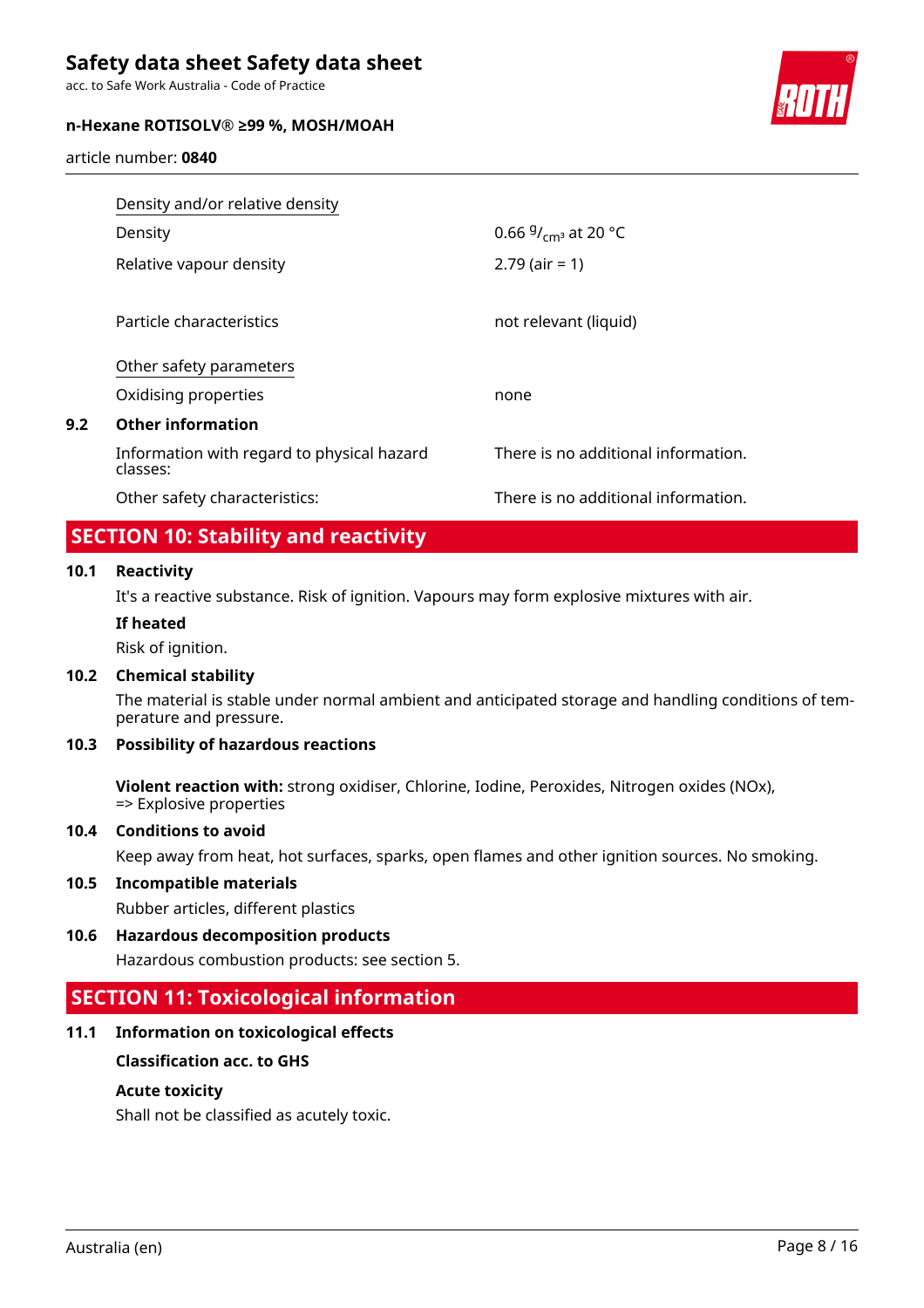acc. to Safe Work Australia - Code of Practice

#### **n-Hexane ROTISOLV® ≥99 %, MOSH/MOAH**



#### article number: **0840**

| <b>Acute toxicity</b> |                 |                            |                |               |               |
|-----------------------|-----------------|----------------------------|----------------|---------------|---------------|
| <b>Exposure route</b> | <b>Endpoint</b> | <b>Value</b>               | <b>Species</b> | <b>Method</b> | <b>Source</b> |
| inhalation: vapour    | <b>LC50</b>     | 185 $mg/1/4h$              | rat            |               | <b>TOXNET</b> |
| oral                  | LD50            | 25,000 mg/ <sub>kg</sub>   | rat            |               | <b>TOXNET</b> |
| dermal                | LD50            | $>2,000$ mg/ <sub>kg</sub> | rabbit         |               | ECHA          |

#### **Skin corrosion/irritation**

Causes skin irritation.

#### **Serious eye damage/eye irritation**

Shall not be classified as seriously damaging to the eye or eye irritant.

#### **Respiratory or skin sensitisation**

Shall not be classified as a respiratory or skin sensitiser.

#### **Germ cell mutagenicity**

Shall not be classified as germ cell mutagenic.

#### **Carcinogenicity**

Shall not be classified as carcinogenic.

#### **Reproductive toxicity**

Suspected of damaging fertility.

#### **Specific target organ toxicity - single exposure**

May cause drowsiness or dizziness.

#### **Specific target organ toxicity - repeated exposure**

May cause damage to organs (nervous system) through prolonged or repeated exposure (if inhaled).

| <b>Hazard category</b> | <b>Target organ</b> | <b>Exposure route</b> |
|------------------------|---------------------|-----------------------|
|                        | nervous system      | if inhaled            |

#### **Aspiration hazard**

May be fatal if swallowed and enters airways.

### **Symptoms related to the physical, chemical and toxicological characteristics**

#### **• If swallowed**

nausea, vomiting, aspiration hazard

#### **• If in eyes**

slightly irritant but not relevant for classification

#### **• If inhaled**

irritant effects, headache, vertigo, fatigue, dizziness, narcosis

#### **• If on skin**

causes skin irritation

#### **• Other information**

none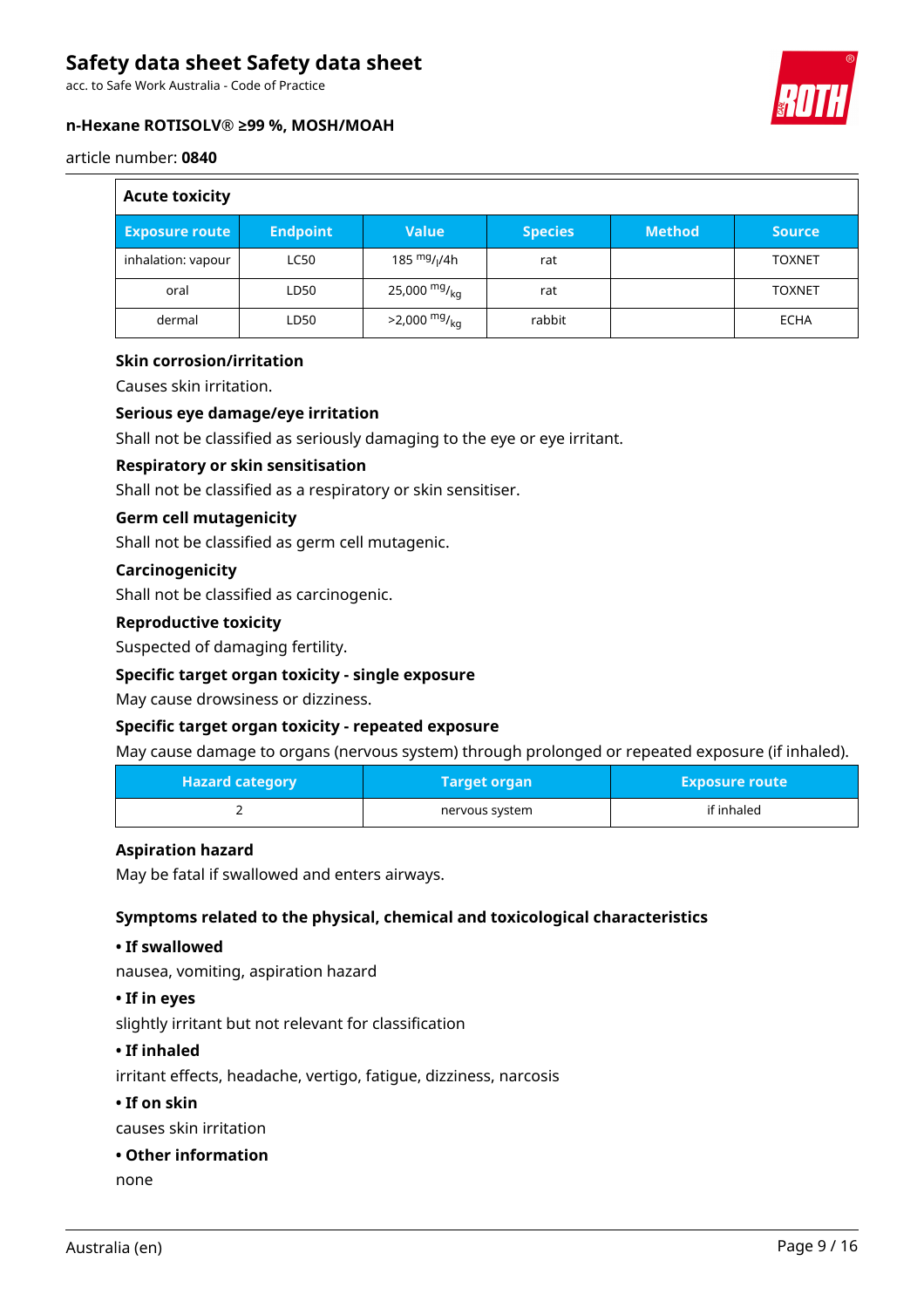acc. to Safe Work Australia - Code of Practice

#### **n-Hexane ROTISOLV® ≥99 %, MOSH/MOAH**



article number: **0840**

#### **11.2 Endocrine disrupting properties**

Not listed.

# **SECTION 12: Ecological information**

#### **12.1 Toxicity**

Harmful to aquatic life with long lasting effects.

| <b>Aquatic toxicity (acute)</b> |              |                       |               |                         |
|---------------------------------|--------------|-----------------------|---------------|-------------------------|
| <b>Endpoint</b>                 | <b>Value</b> | <b>Species</b>        | <b>Source</b> | <b>Exposure</b><br>time |
| LL50                            | 12.51 $mg/$  | fish                  | <b>ECHA</b>   | 96 h                    |
| <b>EL50</b>                     | 21.85 $mg/1$ | aquatic invertebrates | <b>ECHA</b>   | 48 h                    |

#### **Biodegradation**

The substance is readily biodegradable.

#### **12.2 Process of degradability**

Theoretical Oxygen Demand: 3.527  $^{\mathsf{mg}}\prime_{\mathsf{mg}}$ Theoretical Carbon Dioxide: 3.064  $^{\mathsf{mg}}\prime_{\mathsf{mg}}$ 

| <b>Process of degradability</b> |                         |      |  |  |
|---------------------------------|-------------------------|------|--|--|
| <b>Process</b>                  | <b>Degradation rate</b> | Time |  |  |
| oxygen depletion                | 83%                     | 10d  |  |  |

#### **12.3 Bioaccumulative potential**

The substance fulfils the very bioaccumulative criterion.

| n-octanol/water (log KOW) |            | 4 (pH value: 7, 20 °C) (ECHA) |  |
|---------------------------|------------|-------------------------------|--|
|                           | <b>BCF</b> | ' 501.2 (ECHA)                |  |

#### **12.4 Mobility in soil**

| The Organic Carbon normalised adsorption<br>coefficient | 13.34 (ECHA) |
|---------------------------------------------------------|--------------|
|---------------------------------------------------------|--------------|

#### **12.5 Results of PBT and vPvB assessment**

Data are not available.

# **12.6 Endocrine disrupting properties**

Not listed.

#### **12.7 Other adverse effects**

Data are not available.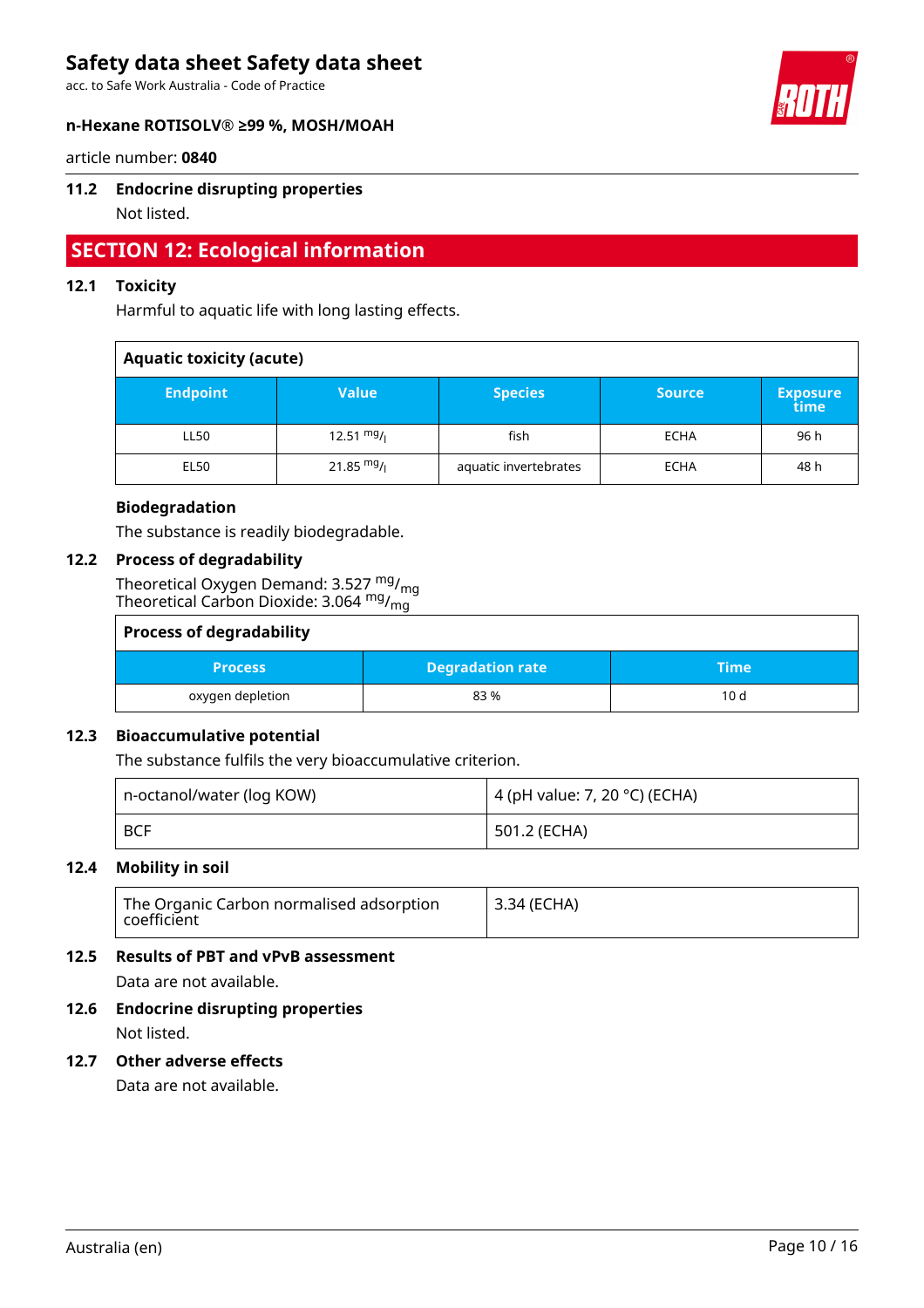acc. to Safe Work Australia - Code of Practice

#### **n-Hexane ROTISOLV® ≥99 %, MOSH/MOAH**



article number: **0840**

## **SECTION 13: Disposal considerations**

#### **13.1 Waste treatment methods**



This material and its container must be disposed of as hazardous waste. Dispose of contents/container in accordance with local/regional/national/international regulations.

### **Sewage disposal-relevant information**

Do not empty into drains.

#### **Waste treatment of containers/packagings**

Only packagings which are approved (e.g. acc. to the Dangerous Goods Regulations) may be used.

#### **Relevant provisions relating to waste(Basel Convention)**

#### **Properties of waste which render it hazardous**

**H3** Flammable liquids<br>**H11** Toxic (Delayed or c

Toxic (Delayed or chronic)

#### **13.3 Remarks**

Waste shall be separated into the categories that can be handled separately by the local or national waste management facilities. Please consider the relevant national or regional provisions.

### **SECTION 14: Transport information**

#### **14.1 UN number**

|      | <b>UN RTDG</b>                    | <b>UN</b><br>1208                    |
|------|-----------------------------------|--------------------------------------|
|      | IMDG-Code                         | <b>UN 1208</b>                       |
|      | <b>ICAO-TI</b>                    | <b>UN 1208</b>                       |
| 14.2 | UN proper shipping name           |                                      |
|      | <b>UN RTDG</b>                    | <b>HEXANES</b>                       |
|      | IMDG-Code                         | <b>HEXANES</b>                       |
|      | ICAO-TI                           | Hexanes                              |
| 14.3 | <b>Transport hazard class(es)</b> |                                      |
|      | <b>UN RTDG</b>                    | 3                                    |
|      | IMDG-Code                         | 3                                    |
|      | <b>ICAO-TI</b>                    | 3                                    |
| 14.4 | <b>Packing group</b>              |                                      |
|      | <b>UN RTDG</b>                    | $_{II}$                              |
|      | IMDG-Code                         | $_{\rm II}$                          |
|      | <b>ICAO-TI</b>                    | $\mathbf{I}$                         |
| 14.5 | <b>Environmental hazards</b>      | hazardous to the aquatic environment |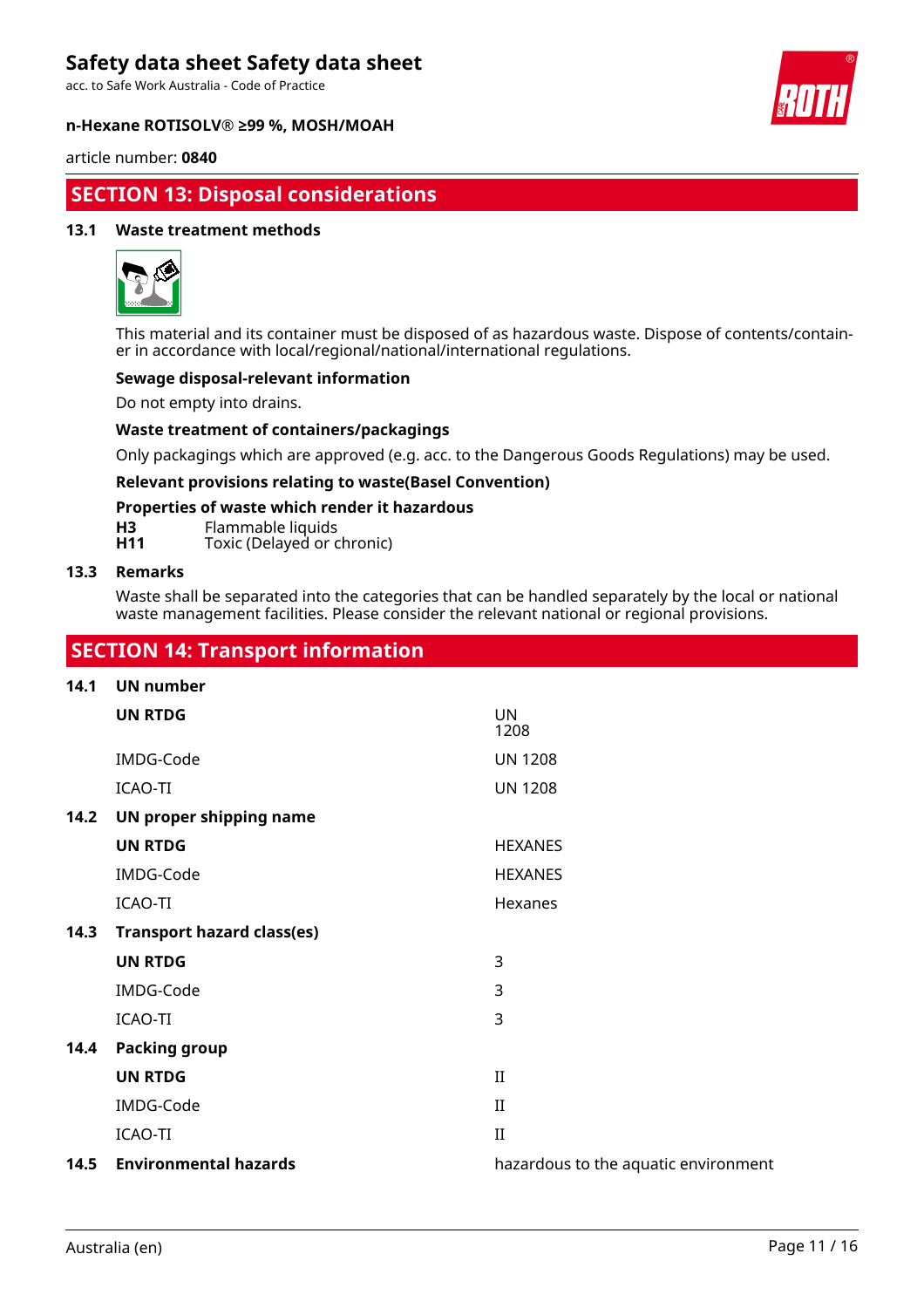acc. to Safe Work Australia - Code of Practice



#### **n-Hexane ROTISOLV® ≥99 %, MOSH/MOAH**

article number: **0840**

## **14.6 Special precautions for user** There is no additional information.

### **14.7 Transport in bulk according to Annex II of MARPOL and the IBC Code** The cargo is not intended to be carried in bulk.

### **14.8 Information for each of the UN Model Regulations**

| Transport informationNational regulationsAdditional information(UN RTDG)           |                                                           |  |  |  |
|------------------------------------------------------------------------------------|-----------------------------------------------------------|--|--|--|
| <b>UN number</b>                                                                   | 1208                                                      |  |  |  |
| <b>Class</b>                                                                       | 3                                                         |  |  |  |
| <b>Environmental hazards</b>                                                       | Yes<br>Hazardous to the aquatic environment               |  |  |  |
| <b>Packing group</b>                                                               | II                                                        |  |  |  |
| Danger label(s)                                                                    | 3<br>Fish and tree                                        |  |  |  |
|                                                                                    |                                                           |  |  |  |
| <b>Special provisions (SP)</b>                                                     | <b>UN RTDG</b>                                            |  |  |  |
| <b>Excepted quantities (EQ)</b>                                                    | E <sub>2</sub><br><b>UN RTDG</b>                          |  |  |  |
| <b>Limited quantities (LQ)</b>                                                     | 1 <sub>L</sub><br><b>UN RTDG</b>                          |  |  |  |
| <b>International Maritime Dangerous Goods Code (IMDG) - Additional information</b> |                                                           |  |  |  |
| Proper shipping name                                                               | <b>HEXANES</b>                                            |  |  |  |
| Particulars in the shipper's declaration                                           | UN1208, HEXANES, 3, II, -22°C c.c., MARINE POL-<br>LUTANT |  |  |  |
| Marine pollutant                                                                   | yes (P) (hazardous to the aquatic environment)            |  |  |  |
| Danger label(s)                                                                    | 3, "Fish and tree"                                        |  |  |  |
|                                                                                    |                                                           |  |  |  |
| Special provisions (SP)                                                            |                                                           |  |  |  |
| Excepted quantities (EQ)                                                           | E <sub>2</sub>                                            |  |  |  |
| Limited quantities (LQ)                                                            | 1 <sub>L</sub>                                            |  |  |  |
| EmS                                                                                | $F-E$ , S-D                                               |  |  |  |
| Stowage category                                                                   | E                                                         |  |  |  |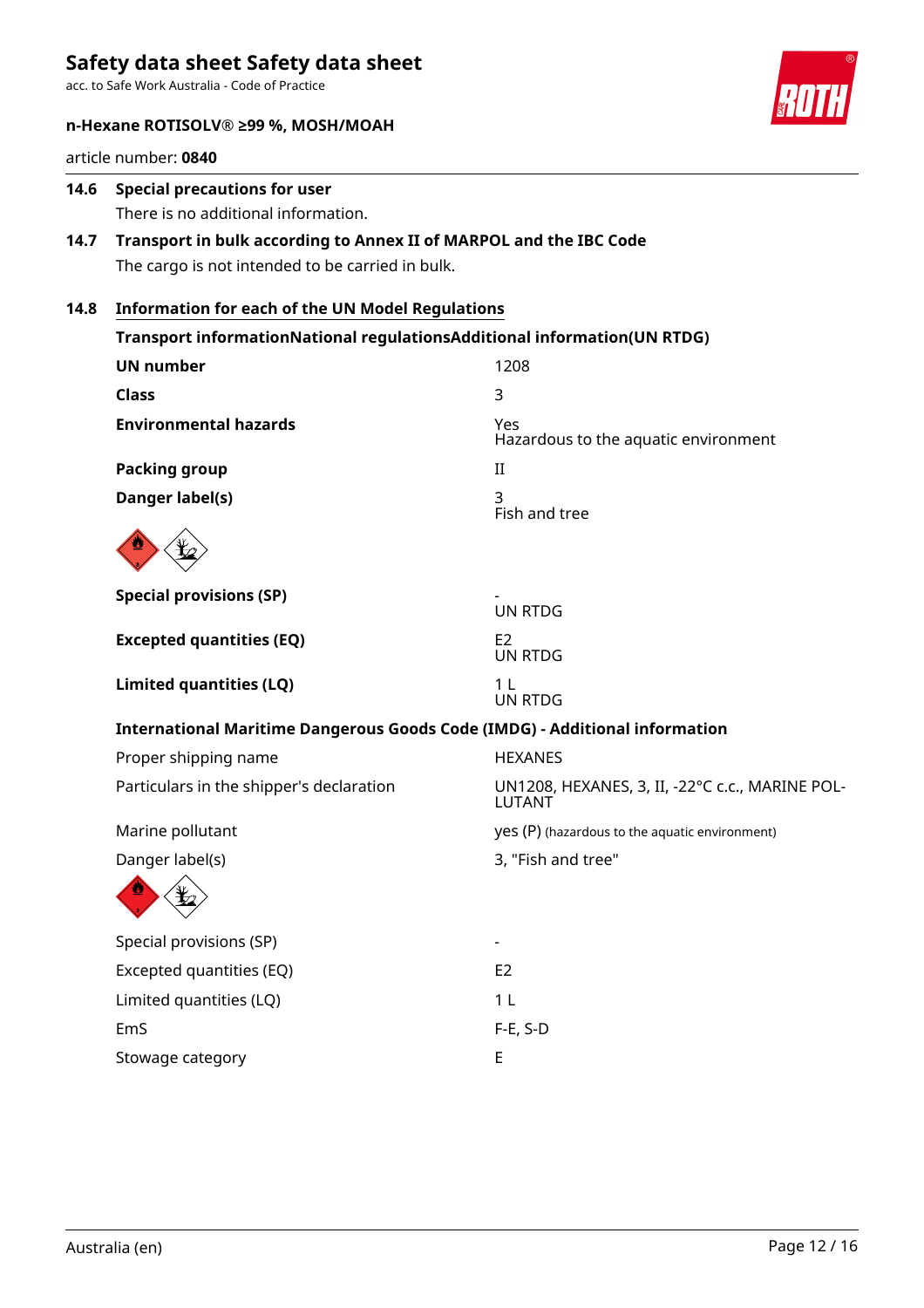acc. to Safe Work Australia - Code of Practice

#### **n-Hexane ROTISOLV® ≥99 %, MOSH/MOAH**



article number: **0840**

| International Civil Aviation Organization (ICAO-IATA/DGR) - Additional information |                                                   |  |  |  |
|------------------------------------------------------------------------------------|---------------------------------------------------|--|--|--|
| Proper shipping name                                                               | Hexanes                                           |  |  |  |
| Particulars in the shipper's declaration                                           | UN1208, Hexanes, 3, II                            |  |  |  |
| Environmental hazards                                                              | <b>yes</b> (hazardous to the aquatic environment) |  |  |  |
| Danger label(s)                                                                    | 3                                                 |  |  |  |
| Excepted quantities (EQ)                                                           | E <sub>2</sub>                                    |  |  |  |
| Limited quantities (LQ)                                                            | 1 L                                               |  |  |  |

## **SECTION 15: Regulatory information**

**15.1 Safety, health and environmental regulations/legislation specific for the substance or mixture** There is no additional information.

#### **National regulations(Australia)**

#### **Australian Inventory of Chemical Substances(AICS)**

Substance is listed.

#### **Other information**

Directive 94/33/EC on the protection of young people at work. Observe employment restrictions under the Maternity Protection Directive (92/85/EEC) for expectant or nursing mothers.

#### **National inventories**

| <b>Country</b> | <b>Inventory</b> | <b>Status</b>       |
|----------------|------------------|---------------------|
| AU             | <b>AICS</b>      | substance is listed |
| CA             | <b>DSL</b>       | substance is listed |
| <b>CN</b>      | <b>IECSC</b>     | substance is listed |
| EU             | ECSI             | substance is listed |
| EU             | REACH Reg.       | substance is listed |
| JP             | <b>CSCL-ENCS</b> | substance is listed |
| JP             | <b>ISHA-ENCS</b> | substance is listed |
| KR             | KECI             | substance is listed |
| MX.            | INSQ             | substance is listed |
| NZ             | NZIOC            | substance is listed |
| PH             | <b>PICCS</b>     | substance is listed |
| TR             | <b>CICR</b>      | substance is listed |
| TW             | <b>TCSI</b>      | substance is listed |
| US             | <b>TSCA</b>      | substance is listed |

**Legend**<br>AICS<br>CICR

AICS Australian Inventory of Chemical Substances

CICR Chemical Inventory and Control Regulation

CSCL-ENCS List of Existing and New Chemical Substances (CSCL-ENCS) DSL Domestic Substances List (DSL)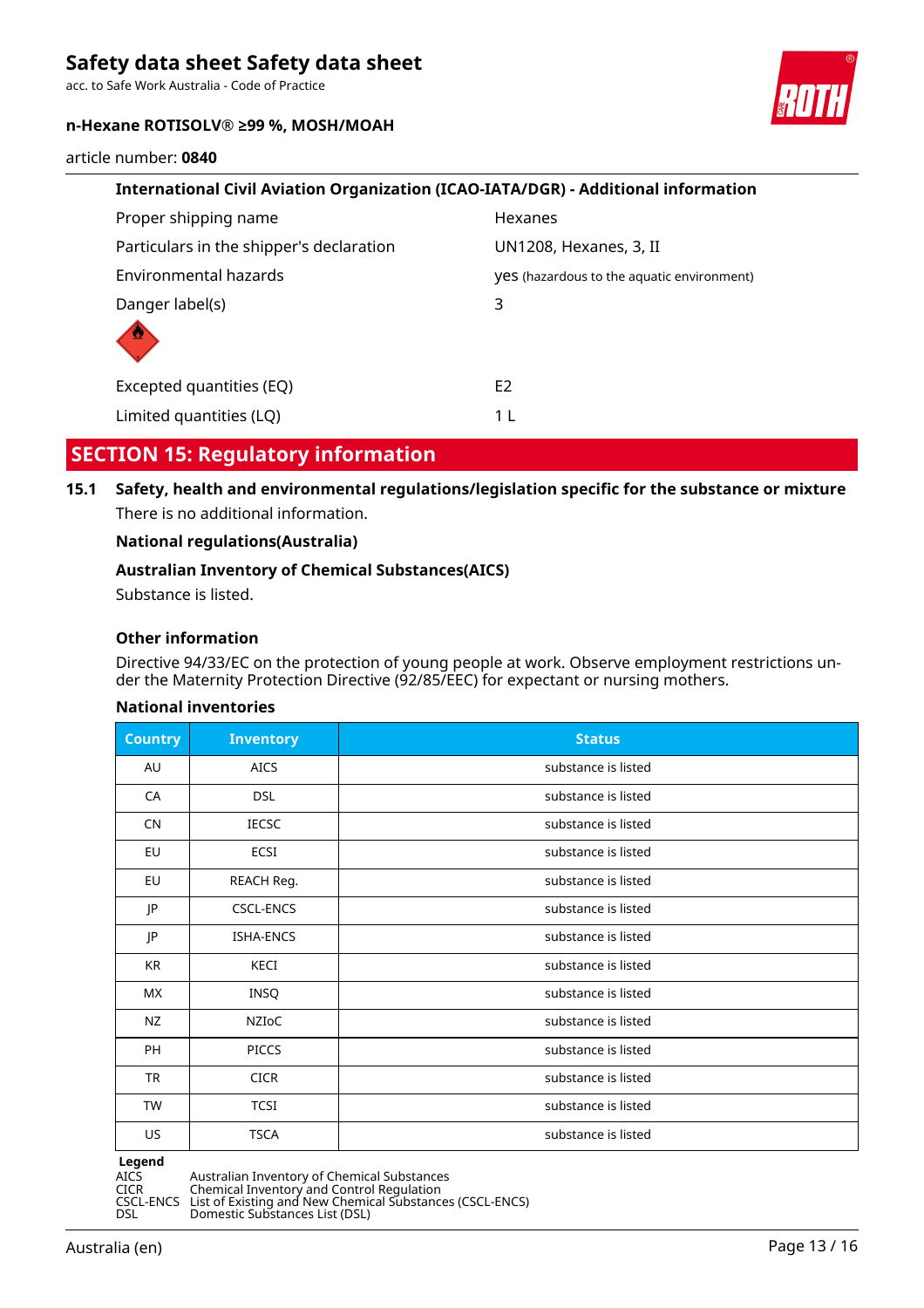acc. to Safe Work Australia - Code of Practice

#### **n-Hexane ROTISOLV® ≥99 %, MOSH/MOAH**



#### article number: **0840**

| Legend       |                                                                         |
|--------------|-------------------------------------------------------------------------|
| ECSI         | EC Substance Inventory (EINECS, ELINCS, NLP)                            |
| <b>IECSC</b> | Inventory of Existing Chemical Substances Produced or Imported in China |
| INSO         | National Inventory of Chemical Substances                               |
| ISHA-ENCS    | Inventory of Existing and New Chemical Substances (ISHA-ENCS)           |
| KECI         | Korea Existing Chemicals Inventory                                      |
| NZIoC        | New Zealand Inventory of Chemicals                                      |
| <b>PICCS</b> | Philippine Inventory of Chemicals and Chemical Substances (PICCS)       |
|              | REACH Reg. REACH registered substances                                  |
| <b>TCSI</b>  | Taiwan Chemical Substance Inventory                                     |
| <b>TSCA</b>  | <b>Toxic Substance Control Act</b>                                      |

#### **15.2 Chemical Safety Assessment**

No Chemical Safety Assessment has been carried out for this substance.

# **SECTION 16: Other information**

#### **Indication of changes (revised safety data sheet)**

Alignment to regulation: Globally Harmonized System of Classification and Labelling of Chemicals ("Purple book").

Restructuring: section 9, section 14

| <b>Section</b> | <b>Former entry (text/value)</b>                                                                            | <b>Actual entry (text/value)</b>                                                                                                                                                                                                                                | Safety-<br>relev-<br>ant |
|----------------|-------------------------------------------------------------------------------------------------------------|-----------------------------------------------------------------------------------------------------------------------------------------------------------------------------------------------------------------------------------------------------------------|--------------------------|
| 2.1            |                                                                                                             | Classification acc. to GHS:<br>change in the listing (table)                                                                                                                                                                                                    | yes                      |
| 2.1            | The most important adverse physicochemical,<br>human health and environmental effects:<br>Narcotic effects. | The most important adverse physicochemical,<br>human health and environmental effects:<br>Delayed or immediate effects can be expected<br>after short or long-term exposure. The product<br>is combustible and can be ignited by potential<br>ignition sources. | yes                      |
| 2.2            | Labelling of packages where the contents do<br>not exceed 125 ml:<br>Signal word: Danger                    |                                                                                                                                                                                                                                                                 | yes                      |
| 2.2            |                                                                                                             | Labelling of packages where the contents do<br>not exceed 125 ml:<br>change in the listing (table)                                                                                                                                                              | yes                      |
| 2.2            |                                                                                                             | Labelling of packages where the contents do<br>not exceed 125 ml:<br>change in the listing (table)                                                                                                                                                              | yes                      |
| 2.2            |                                                                                                             | Labelling of packages where the contents do<br>not exceed 125 ml:<br>change in the listing (table)                                                                                                                                                              | yes                      |
| 2.3            | Other hazards:<br>There is no additional information.                                                       | Other hazards                                                                                                                                                                                                                                                   | yes                      |
| 2.3            |                                                                                                             | Results of PBT and vPvB assessment:<br>According to the results of its assessment, this<br>substance is not a PBT or a vPvB.                                                                                                                                    | yes                      |

#### **Abbreviations and acronyms**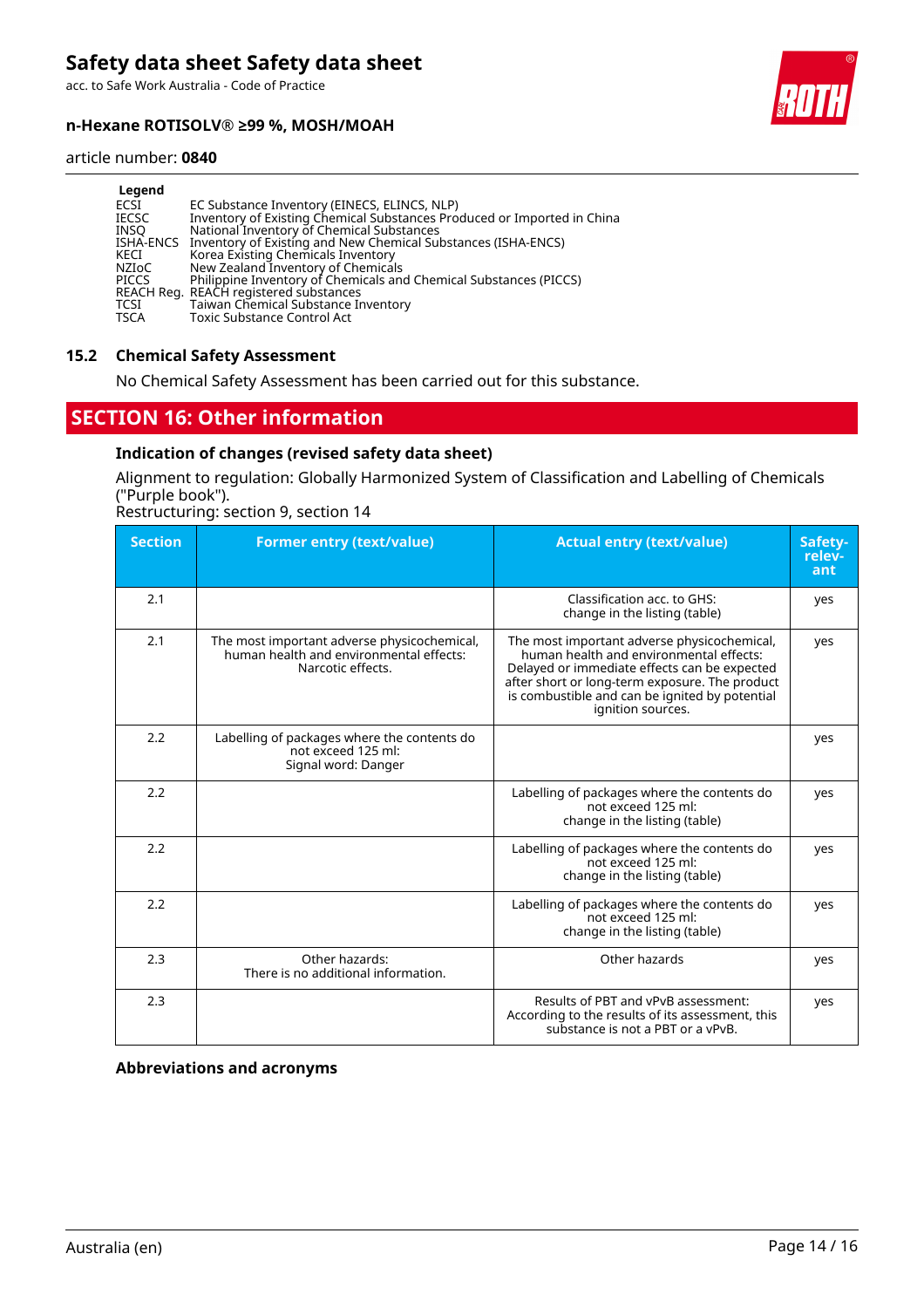acc. to Safe Work Australia - Code of Practice

### **n-Hexane ROTISOLV® ≥99 %, MOSH/MOAH**



#### article number: **0840**

| Abbr.           | <b>Descriptions of used abbreviations</b>                                                                                                            |
|-----------------|------------------------------------------------------------------------------------------------------------------------------------------------------|
| <b>BCF</b>      | <b>Bioconcentration factor</b>                                                                                                                       |
| CAS             | Chemical Abstracts Service (service that maintains the most comprehensive list of chemical substances)                                               |
| Ceiling-C       | Ceiling value                                                                                                                                        |
| <b>DGR</b>      | Dangerous Goods Regulations (see IATA/DGR)                                                                                                           |
| <b>DNEL</b>     | Derived No-Effect Level                                                                                                                              |
| <b>EINECS</b>   | European Inventory of Existing Commercial Chemical Substances                                                                                        |
| <b>EL50</b>     | Effective Loading 50 %: the EL50 corresponds to the loading rate required to produce a response in 50%<br>of the test organisms                      |
| <b>ELINCS</b>   | European List of Notified Chemical Substances                                                                                                        |
| EmS             | <b>Emergency Schedule</b>                                                                                                                            |
| GHS             | "Globally Harmonized System of Classification and Labelling of Chemicals" developed by the United Na-<br>tions                                       |
| <b>IATA</b>     | <b>International Air Transport Association</b>                                                                                                       |
| <b>IATA/DGR</b> | Dangerous Goods Regulations (DGR) for the air transport (IATA)                                                                                       |
| <b>ICAO</b>     | International Civil Aviation Organization                                                                                                            |
| ICAO-TI         | Technical instructions for the safe transport of dangerous goods by air                                                                              |
| <b>IMDG</b>     | International Maritime Dangerous Goods Code                                                                                                          |
| IMDG-Code       | International Maritime Dangerous Goods Code                                                                                                          |
| <b>LC50</b>     | Lethal Concentration 50%: the LC50 corresponds to the concentration of a tested substance causing 50 %<br>lethality during a specified time interval |
| LD50            | Lethal Dose 50 %: the LD50 corresponds to the dose of a tested substance causing 50 % lethality during a<br>specified time interval                  |
| LEL             | Lower explosion limit (LEL)                                                                                                                          |
| <b>LL50</b>     | Lethal Loading 50 %: the LL50 corresponds to the loading rate causing 50 % lethality                                                                 |
| <b>MARPOL</b>   | International Convention for the Prevention of Pollution from Ships (abbr. of "Marine Pollutant")                                                    |
| <b>NLP</b>      | No-Longer Polymer                                                                                                                                    |
| PBT             | Persistent, Bioaccumulative and Toxic                                                                                                                |
| ppm             | Parts per million                                                                                                                                    |
| <b>STEL</b>     | Short-term exposure limit                                                                                                                            |
| <b>TWA</b>      | Time-weighted average                                                                                                                                |
| UEL             | Upper explosion limit (UEL)                                                                                                                          |
| UN RTDG         | UN Recommendations on the Transport of Dangerous Good                                                                                                |
| vPvB            | Very Persistent and very Bioaccumulative                                                                                                             |
| WES             | Safe Work Australia: Workplace exposure standards for airborne contaminants                                                                          |

#### **Key literature references and sources for data**

Safe Work Australia's Code of Practice for Labelling of Workplace Hazardous Chemicals (under WHS Regulations).